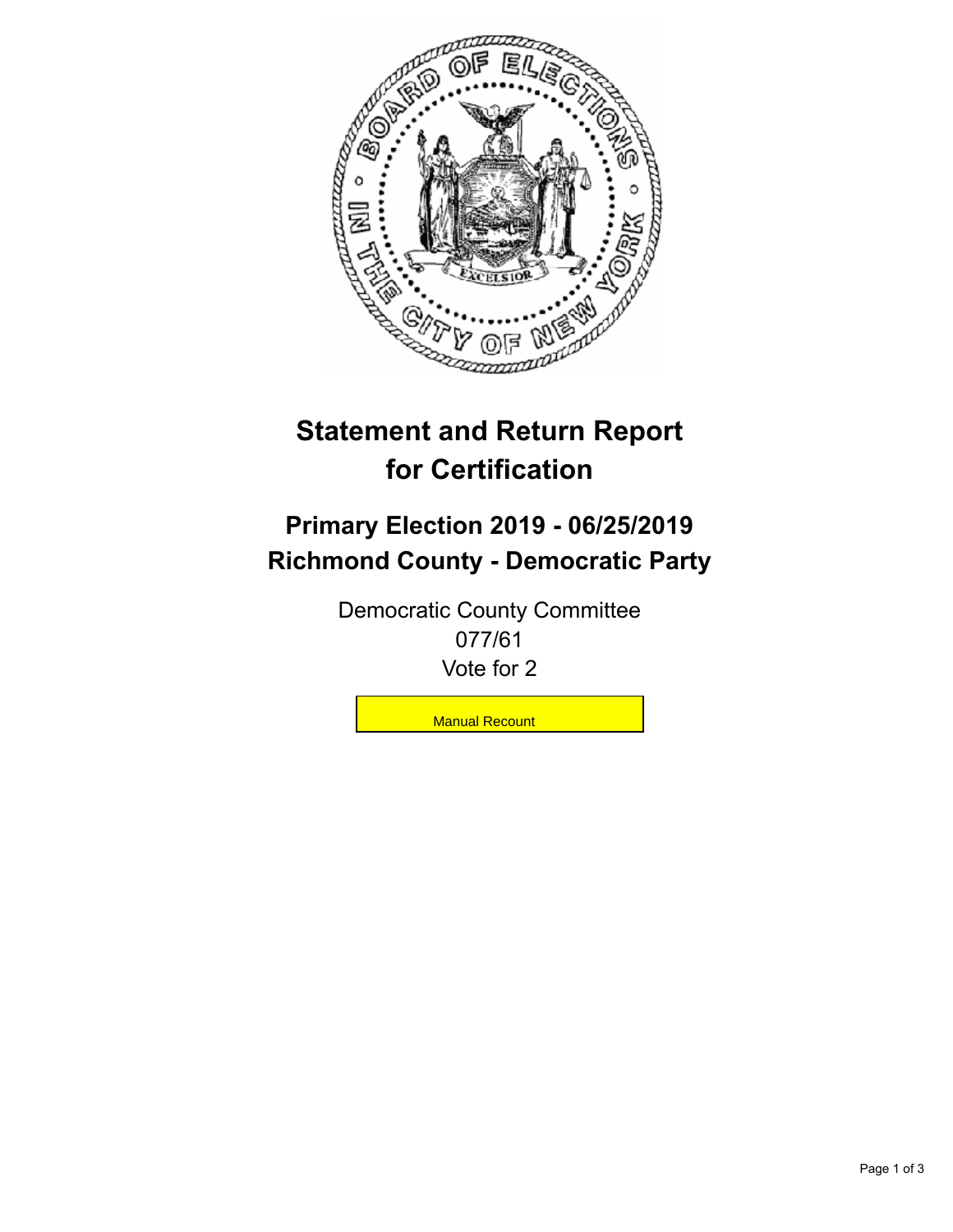

## **Assembly District 61**

| PUBLIC COUNTER                                           | 22 |
|----------------------------------------------------------|----|
| <b>MANUALLY COUNTED EMERGENCY</b>                        | 0  |
| ABSENTEE / MILITARY                                      |    |
| <b>AFFIDAVIT</b>                                         | 0  |
| <b>Total Ballots</b>                                     | 23 |
| Less - Inapplicable Federal/Special Presidential Ballots | 0  |
| <b>Total Applicable Ballots</b>                          | 23 |
| CINDY J. VOORSPUY                                        | 9  |
| <b>MICHELLE ROLLER</b>                                   | 8  |
| <b>KELSY Y. MATTHEW</b>                                  | 4  |
| JAVIER PONCE (WRITE-IN)                                  |    |
| UNATTRIBUTABLE WRITE-IN (WRITE-IN)                       |    |
| <b>Total Votes</b>                                       | 23 |
| Unrecorded                                               | 23 |